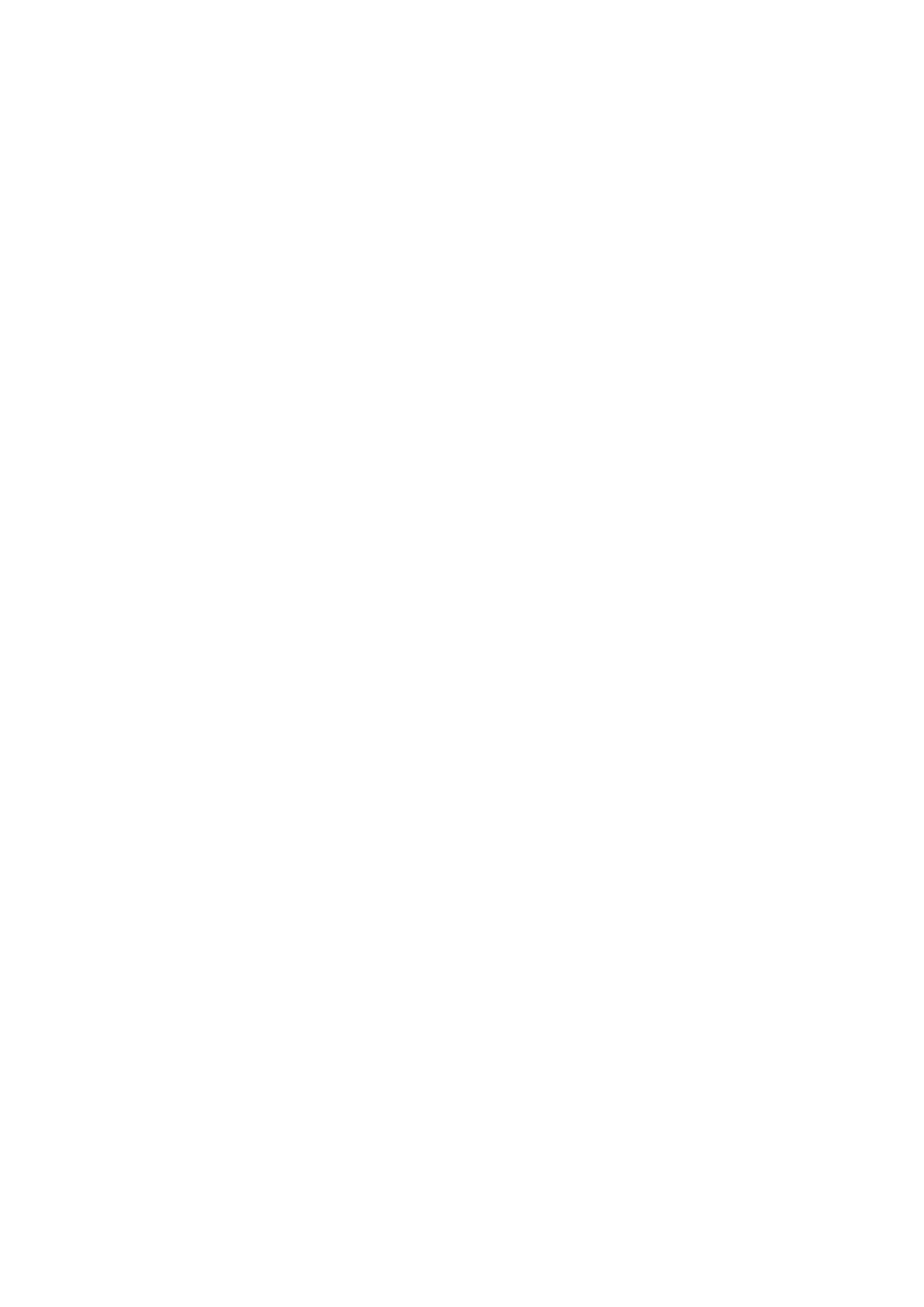

# **POLICY: FIRE SAFETY**

All reference to 'we', 'our' or 'us' in this Policy should be read as meaning Sandbourne Housing Association.

### **1. Purpose and aim of the Policy**

- 1.1 Sandbourne recognises its duty to comply with the Regulatory Reform (Fire Safety Order) 2005 and other relevant legislation relating to fire safety. The overall aim of this Policy is to protect the occupiers of our properties, their visitors, staff, contractors and the general public from risks associated with fire as far as is reasonably practicable.
- 1.2 The key aims of this Policy are to establish:
- 1.2.1 The duties of Sandbourne as an Employer and Landlord.
- 1.2.2 Competent Persons.
- 1.2.3 Operational procedures for the management of fire safety and compliance with regulation and best practice.
- 1.2.4 Fire Risk Assessments (FRAs).

#### **2. Duties as an employer and landlord**

- 2.1 In order to comply with the Regulatory Reform (Fire Safety) Order 2005 and other relevant legislation relating to fire safety, Sandbourne will:
- 2.1.1 Appoint a 'Duty Holder' to lead the management of fire safety, to ensure that compliance is achieved and maintained.
- 2.1.2 Carry out fire risk assessments to identify the general fire precautions and other measures required to comply with the Regulatory Reform (Fire Safety) Order.
- 2.1.3 Implement all necessary general fire precautions and other measures identified in the fire risk assessments within timescales appropriate to the building, its occupation and the level of fire risk. Sandbourne will have regard to the advice and guidance of the fire risk assessor in setting these timescales.
- 2.1.4 In all homes covered by the current legislation, provide a means of detection and warning in the event of a fire.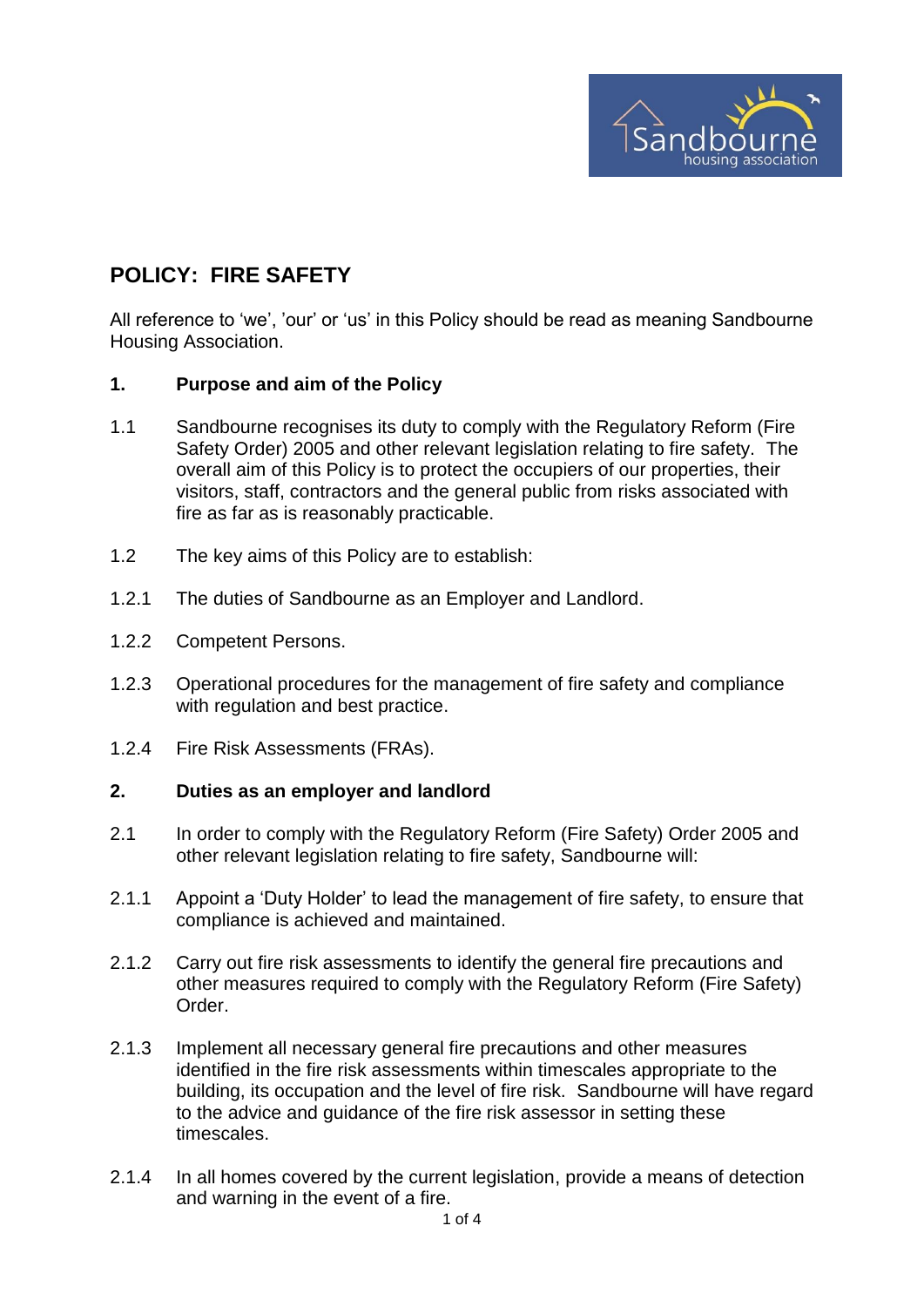- 2.1.5 Check, service and maintain, to at least the minimum recommended standards all fire detection, emergency lighting, smoke dispersal, and fire extinguishers.
- 2.1.6 If appropriate, provide fire safety training to all employees and refresh knowledge regularly as required.
- 2.1.7 Ensure that we provide clear fire safety information to residents when they move in and at appropriate intervals afterwards.
- 2.1.8 In the event of any fire or fire safety incident review procedures to reduce or eliminate the likelihood of a reoccurrence.

# **3. Competent persons**

- 3.1 Sandbourne will ensure that only fire risk assessors registered with the Institution of Fire Engineers (IFE), having third party accreditation from an United Kingdom Accreditation Scheme (UKAS), are appointed to carry out fire risk assessments.
- 3.2 Sandbourne will ensure that only suitably competent contractors with appropriate UKAS third party accreditation are used to undertake fire safety work.

#### **4. Operational procedures for the management of fire safety and compliance with regulation and best practice**

- 4.1 Sandbourne will develop, maintain and keep under appropriate review the necessary operational procedures in regards to fire safety and compliance with regulation and best practice. These procedures will include (but are not limited to) the following:
- 4.1.1 The testing and servicing of all fire detection and protection systems.
- 4.1.2 The management of mobility scooters.
- 4.1.3 Fire risk assessments.
- 4.1.4 Personal Emergency Evacuation Plans (PEEPs).
- 4.1.5 Personal Fire Risk Assessments.

# **5. Fire Risk Assessments**

- 5.1 Sandbourne will ensure that:
- 5.1.1 Each relevant property has a fire risk assessment in place.
- 5.1.2 All fire risk assessments are reviewed no later than the review date specified in the previous fire risk assessment.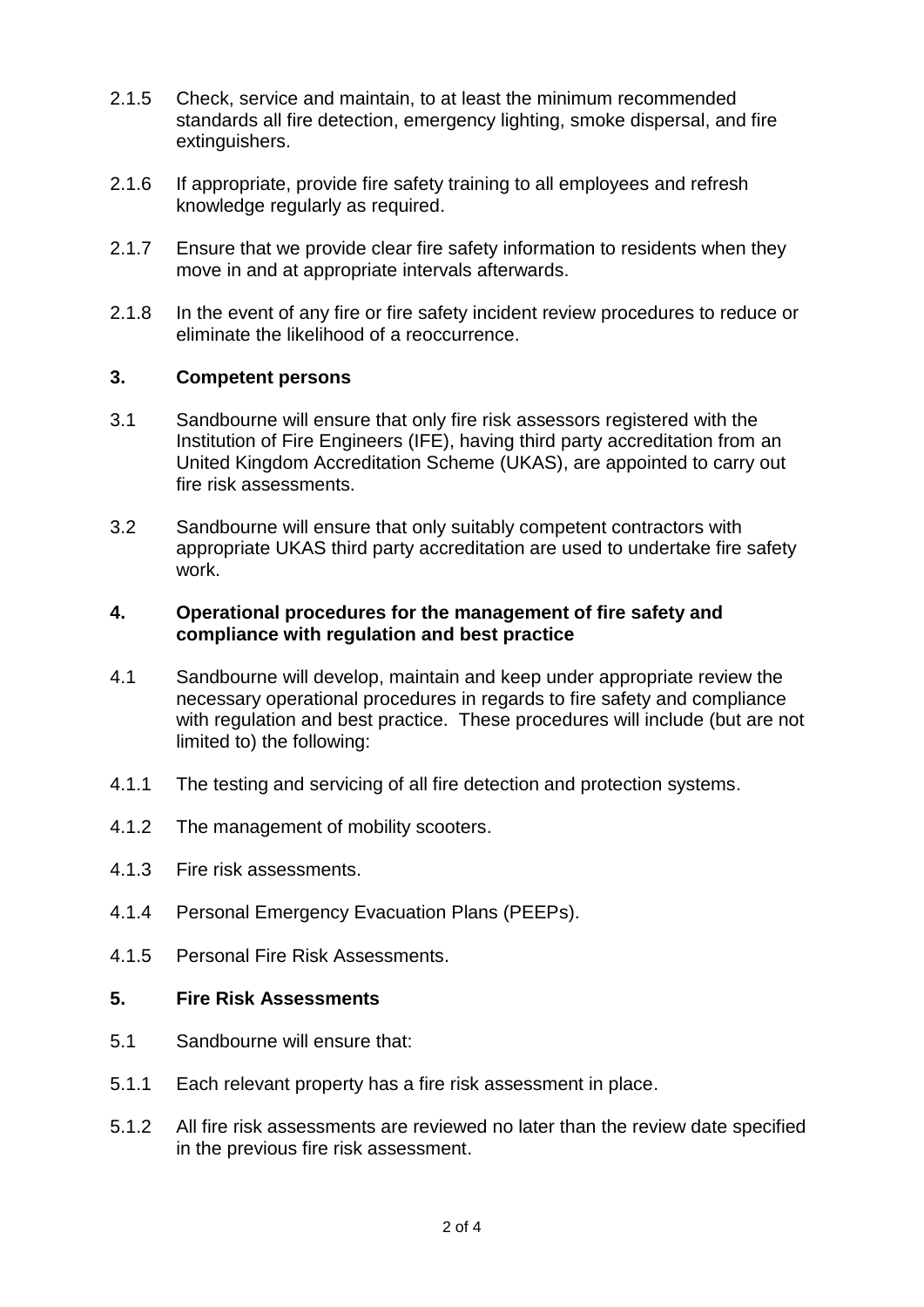- 5.1.3 The fire risk assessment is reviewed following a fire, a change in the use of the building, and following any refurbishment work.
- 5.1.4 The necessary processes are in place to implement the fire precaution measures identified by the fire risk assessment.
- 5.1.5 There is a process in place to gain access in the event that any tenant or leaseholder refuses access to carry out either an essential fire safety related inspection or remedial fire work.

### **6. Fire safety equipment**

- 6.1 Sandbourne will:
- 6.1.1 Provide a means of detection and give warning in case of fire within all relevant properties, governed by the current legislation.
- 6.1.2 Check, service and maintain to recommended standards all fire detection, emergency lighting, smoke dispersal systems, dry risers, fire extinguishers and any other fire-fighting equipment.

# **7. Record keeping**

- 7.1 Sandbourne will maintain:
- 7.1.1 An asset register of all buildings that require a fire risk assessment. This register will identify all fire safety equipment, systems and installations within each building.
- 7.1.2 Accurate records of all completed fire risk assessments and associated completed (or outstanding) remedial works.
- 7.1.3 Accurate records of all completed servicing and maintenance checks on fire safety equipment, systems and installations including details of associated completed remedial works.
- 7.1.4 Records of all fire related training undertaken by staff.

### **8. Monitoring and delivery**

- 8.1 Sandbourne's Board has overall governance responsibility for ensuring compliance with legislation relating to fire safety. As such the Board will formally approve this Policy and review it every three years (or sooner if there is a change in fire safety regulation, legislation or guidance).
- 8.2 Reports in relation to fire safety will be produced and provided to the Audit, Finance and Risk Committee and the Board, as appropriate.

### **9. Accountability and responsibility**

9.1 The Chief Executive is accountable for ensuring that all safety matters are implemented.